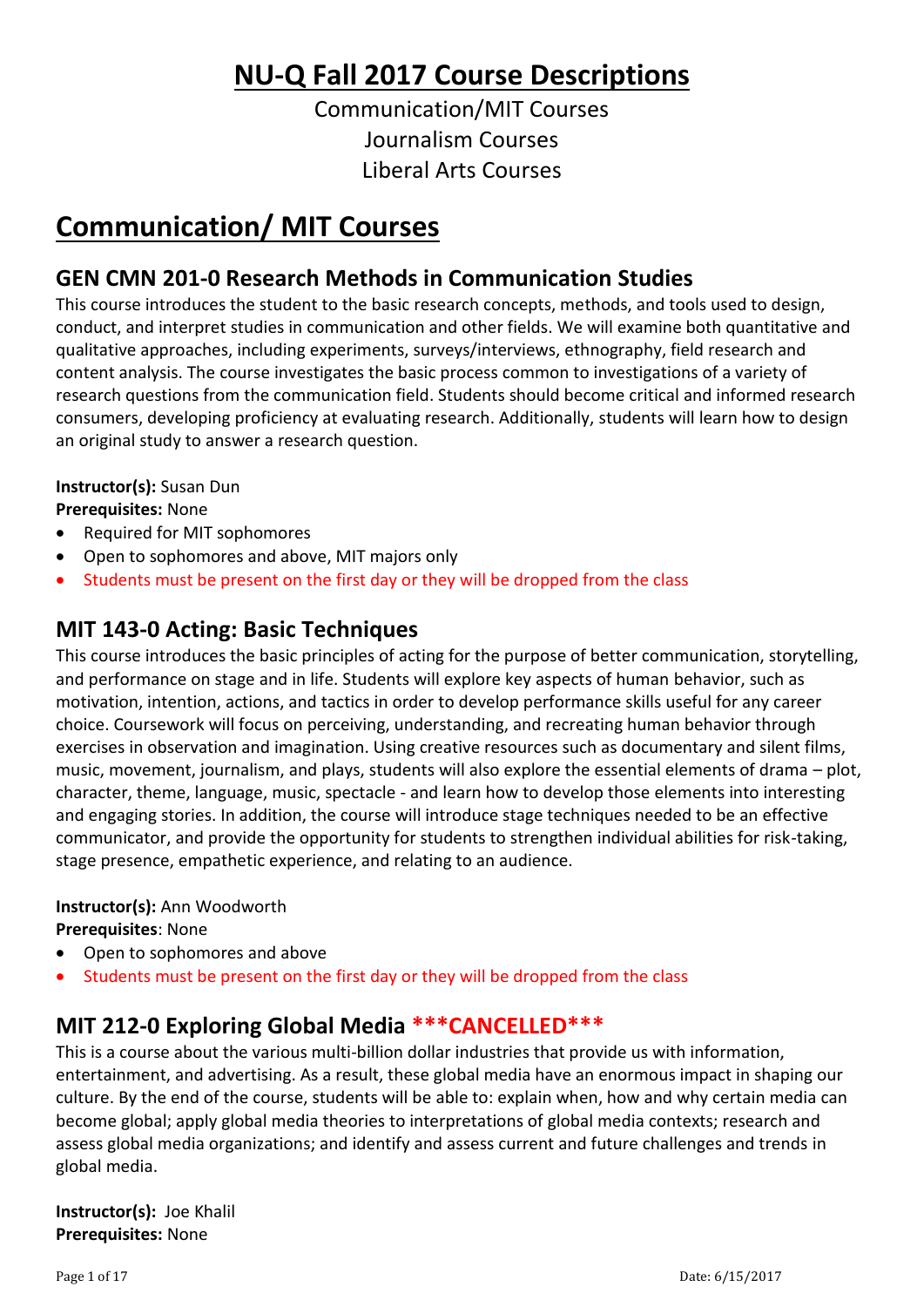- Open to sophomores and above
- Open for cross-registration
- Satisfies Media & Politics Minor and Contemporary Media Sequence
- Students must be present on the first day or they will be dropped from the class

## **MIT 220-0 Analyzing Media Texts**

This course is an introduction to the study and structure of film and other moving-image media. We will define and examine the expressive and aesthetic power of the basic elements of the moving image. Specifically, the course will investigate—across a variety of different media, modes and genres, and historical periods—the fundamentals of production design and acting styles; cinematography, especially the shot and its composition; editing; sound; and narrative structure. The goals of the course are (1) to acquaint students with a vocabulary specific to film and other moving-image media; (2) to provide students with the critical tools required for analysis of the moving image; and (3) to develop student skills in writing and argument for humanistic inquiry. By the end of the course, students will be able to: (1) identify the elements of the moving image (e.g., kinds of camera movement) and of the soundtrack according to a standard glossary of technical terms; (2) recognize patterns of similarity, repetition, difference, and variation in the image and sound tracks and describe them in brief screening reports and essays; (3) relate those patterns to narrative structure, character psychology, or larger themes and ideas, and describe these relationships in a report or essay; (4) choose the most salient elements in a film in order to craft a written argument about how their patterns function within the meaning-making process of the film.

**Instructor(s):** Scott Curtis / Pamela Krayenbuhl

**Prerequisites:** None

- Open to freshmen only
- Open for cross-registration
- Satisfies Media & Politics Minor and Contemporary Media Sequence
- Students must be present on the first day or they will be dropped from the class

## **MIT 230-0 Understanding Media Contexts**

This course introduces students to ways of analyzing the social, cultural, economic, and political contexts in which people produce and consume media, especially television. Surveying foundational scholarship in television and new media theory, the class examines a range of critical approaches, including aesthetic/formal analysis, narrative criticism, ideological analysis, political economy, cultural criticism, and audience reception. Working to advance their analytical skills, students will practice using these approaches to examine issues of style, form, ideology, and identity (e.g., race, ethnicity, class, gender, sexuality, and nation) in a range of historical and contemporary television shows, commercials, and online videos. Ultimately, the goals of the course are 1) to acquaint students with a range of critical and methodological tools for analyzing the production, reception, and cultural meanings of television; and 2) to strengthen and expand students' understanding of diverse TV content, contexts, and convergences at different times in history.

#### **Instructor(s):** Kirsten Pike

**Prerequisites:** None

- Sophomores and above
- Open for cross-registration
- Satisfies Media and Politics Minor and Contemporary Media Sequence
- Students must be present on the first day or they will be dropped from the class

# **MIT 260-0 Foundations of Screenwriting**

This course is designed to supply students with tools to expand and enrich their appreciation of all aspects of filmmaking, especially screenwriting. Students will prepare for entry into the professional world by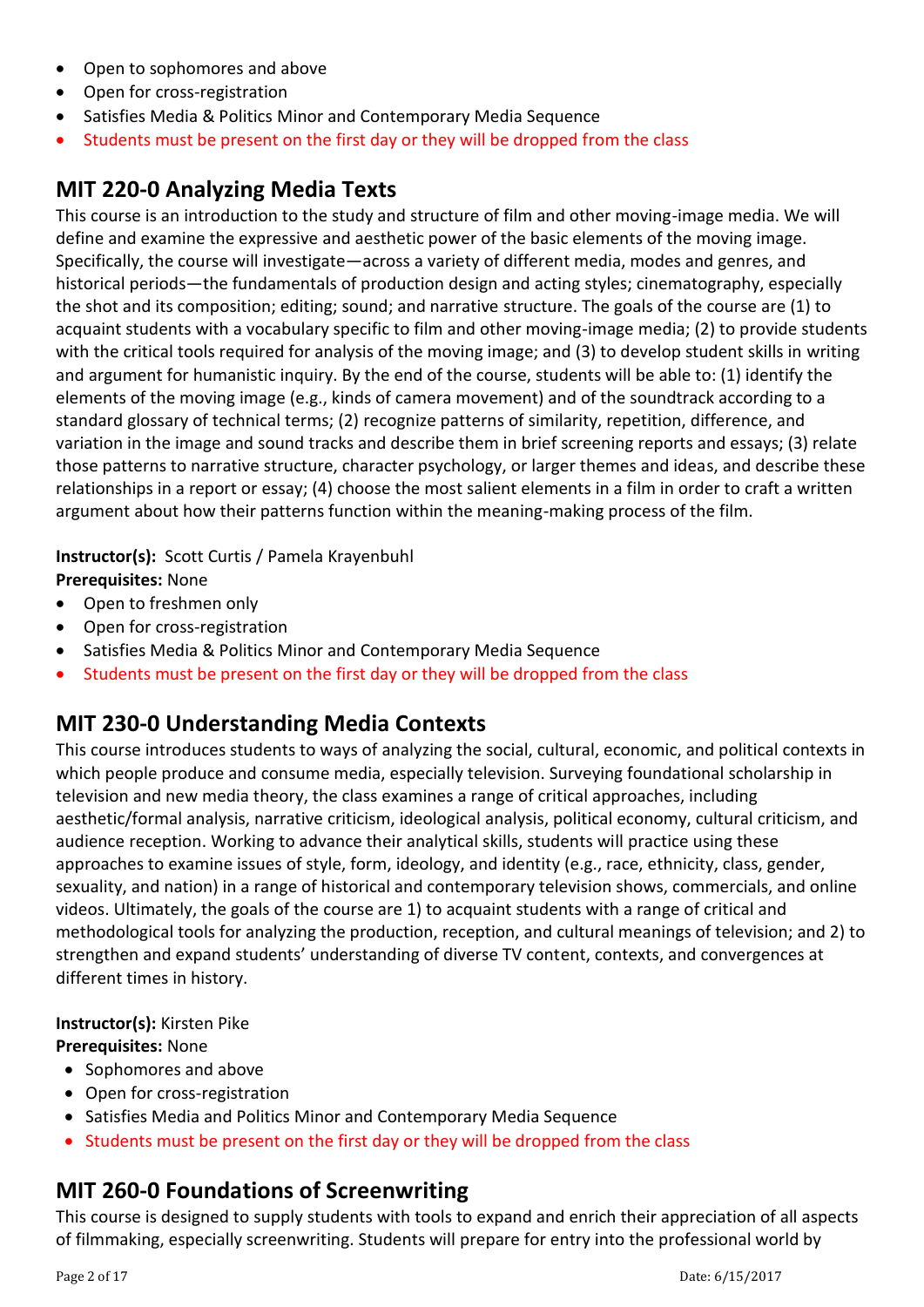learning how outside forces can influence the screenwriter's decisions. Through the practice of screenwriting, students will: (1) learn how to represent in words not only story, but also sound design, editing, visual design, and other elements of media making; (2) discover how core concepts of character, structure, plot, theme, and tone interact within existing and emerging media forms, and (3) explore a variety of films, topics, and exercises that will provide inspiration for a piece of original work of personal significance. By the end of the course, students will be able to: (1) write in professional screenplay style and format; (2) generate compelling scenes, characters, and stories, and distinguish between derivative, obvious choices and honest, original alternatives that affect and move an audience; (3) think like a screenwriter, applying the language of constructive screenplay development and criticism to their own work as well as to the work of others.

## **Instructor(s):** Dana Atrach

#### **Prerequisites:** None

- Open to sophomores and above, MIT majors only
- Students must be present on the first day or they will be dropped from the class

## **MIT 298-0 Undergraduate Seminar: Introduction to Playwriting**

This course is designed to supply students with tools to expand and enrich their appreciation of all aspects of theater and playwriting in particular. Through the practice of writing and investigating plays, students will (1) learn the fundamentals of play construction and theory, (2) explore the elements of dramatic tension, and (3) analyze a variety of plays, performances and exercises to develop a work that best expresses their authentic voice. By the end of the course, students will be able to: 1. write a 10-minute play using proper style and format; 2. generate character-driven stories that will engage an audience; 3. provide and receive constructive feedback in order to achieve their best work.

## **Instructor(s):** Sue Pak

**Prerequisites:** None

- Open to sophomores and above, MIT majors only
- Students must be present on the first day or they will be dropped from the class

## **MIT 322-0: Radio/Television/Film Genre: Hollywood/Bollywood**

This course explores Hollywood and Bollywood musical genres historically, formally, theoretically, and culturally. In Hollywood, musical films developed certain trends in iconography, narrative structure, and song-and-dance numbers that helped to define the "musical" as a recognizable corpus by the 1930s. In Bombay, though all genres of Hindi cinema have prominently featured songs since this early period, Bollywood romances solidified into a new song-and-dance genre with global appeal as of the 1990s. Over the course of the semester, students will examine both Hollywood and Bollywood musicals' formal patterns by analyzing specific performance styles, characterizations, and plot devices. They will also investigate the roles of studio systems, music industries, and globalization in shaping these films. Students will be asked to reflect on the limits and boundaries of genre: What kinds of narratives, characters, and musical performances have come to constitute these filmic categories? What is left out? Finally, they will consider the ways in which musicals both open up and shut down possibilities for staging race, nation, class, gender, and sexuality.

## **Instructor(s)**: Pamela Krayenbuhl

#### **Prerequisites**: None

- Open to sophomores and above
- Satisfies Contemporary Media Sequence
- Students must be present on the first day or they will be dropped from the class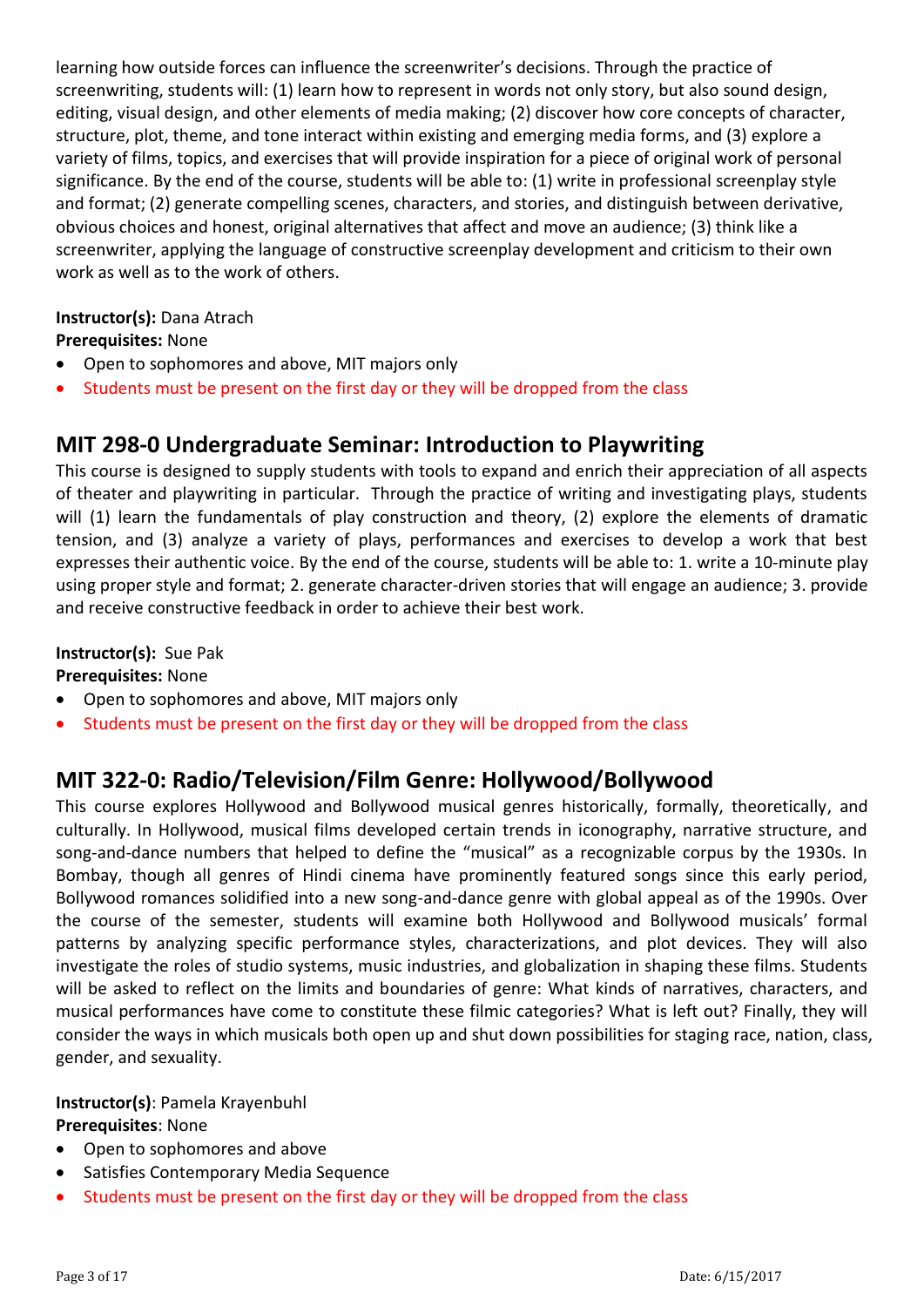## **MIT 330-1 Creative Collaboration I**

This course, Creative Collaboration I, is designed to provide a creative arena where students can work together in a collaborative process to develop an original ensemble project for the stage. Participating in class as playmakers and/or performers, all students will engage in creative research and activities. The course will also consist of required reading, creative writing exercises, and character and scene improvisations. (The rehearsal process will require additional evening and/or weekend meeting time outside of class during the final 3 weeks.) The course will conclude with a public staged-reading of the play. Actual performance participation in the final production is not required, however all students will be actively involved in and responsible for a specific aspect of production. Although there is no prerequisite for this course, it is highly advisable that students have previously taken one of the performance courses, MIT/THEATRE143 Basic Acting or MIT 298 Principles of Characterization.

## **Instructor(s):** Ann Woodworth

**Prerequisites:** Instructor permission is required

- Open to sophomores and above
- Instructor permission is required; students should write the instructor for permission to register at: a-woodworth@northwestern.edu
- Students must be present on the first day or they will be dropped from the class

## **MIT 335-0 Introduction to Playwriting \*\*\*CANCELLED\*\*\***

This course is designed to develop the writer's individual theatrical style through writing a One-Act play (or scene from a full-length play). Through the practice of writing and investigating plays, students will (1) learn the fundamentals of play construction and theory, (2) explore the elements of dramatic tension, and (3) analyze a variety of plays, performances and exercises to develop a work that best expresses their authentic voice. By the end of the course, students will be able to: (1) Write a One-Act play using proper style and format; (2) Generate character-driven stories that will engage an audience; (3) Provide and receive constructive feedback in order to achieve their best work.

## **Instructor(s):** Sue Pak

**Prerequisites:** MIT 260-0

- Open to juniors and above, MIT majors only
- Students must be present on the first day or they will be dropped from the class

## **MIT 349-0 Internship**

This seminar provides academic structure and guidance for students doing professional internships. Organizational communication and behavior topics including organizational cultural, working in teams, managing generational differences, effective workplace strategies, leadership and mentoring, work-life balance, ethics and soft skills, feedback and motivation, technology in the workplace, networking-social and otherwise, and starting life as young professional are covered. Students are evaluated on their weekly written responses to the readings, which should show a clear understanding of the readings as well as thoughtful application to the work site, a written final project and presentation and by their work site supervisor.

## **Instructor(s):** Susan Dun

## **Prerequisites:** None

- Open to junior and above, MIT majors only
- Students may register for 1-4 units with the instructor's permission
- Instructor permission is required; students should write the instructor for permission to register at s-dun@northwestern.edu
- Students must be present on the first day or they will be dropped from the class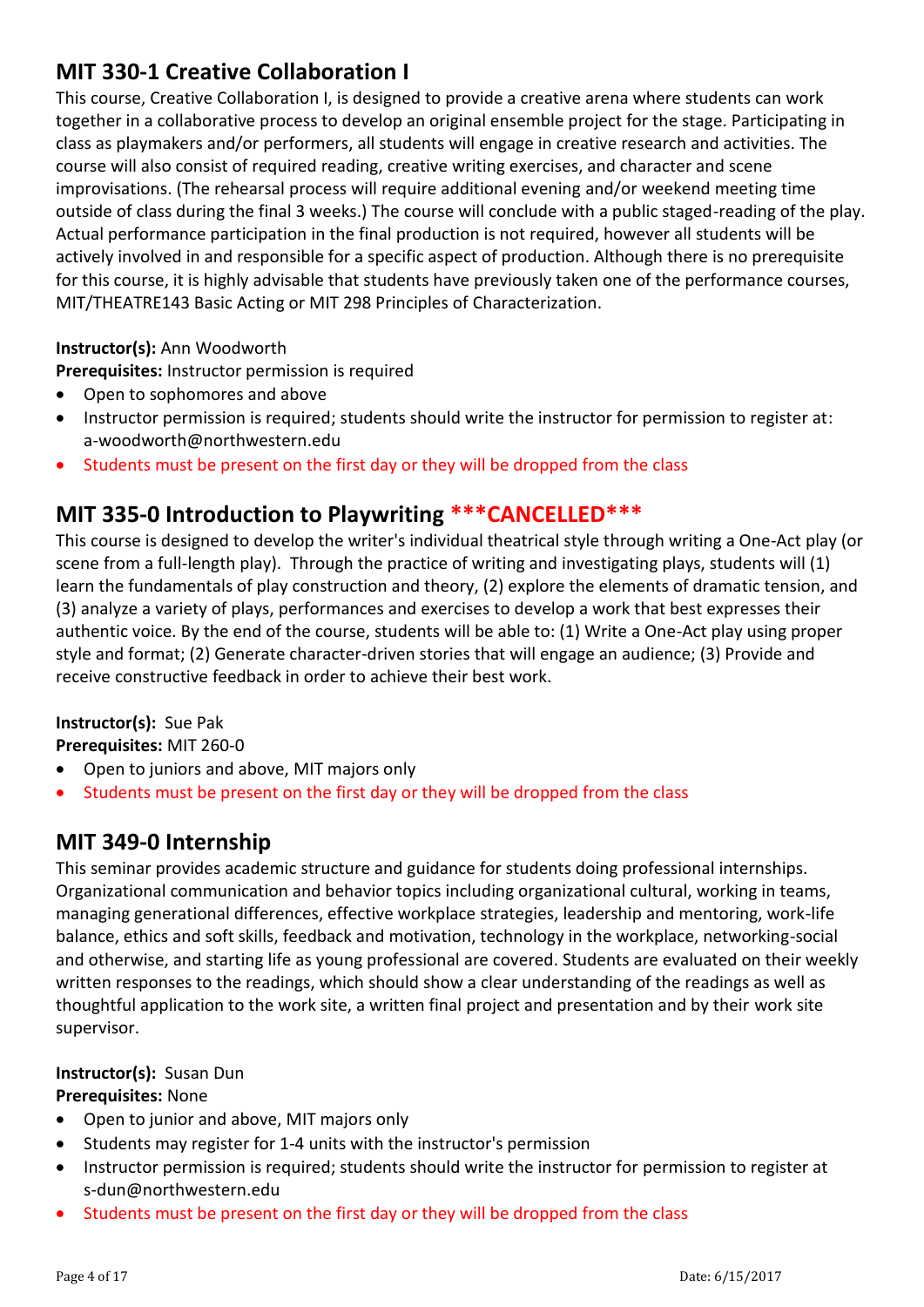## **MIT 355-0 Audience Analysis**

Students will be given an overview of audience research starting from the beginning of the twentieth century until today. They will explore the changing scholarly approaches to understand media audiences, while at the same time examining the changing views of society. Students will explore different notions surrounding the power and influence of mass media. Students will also examine prominent research conducted by media scholars to understand audiences, with additional focus on Arab audience research.

#### **Instructor(s):** Miriam Berg

**Prerequisites:** GEN\_CMN 201-0

- Open to juniors and above
- Open for cross-registration
- Satisfies Contemporary Media Sequence
- Students must be present on the first day or they will be dropped from the class

## **MIT 360-0 Topics in Media Writing: Writing the TV Pilot**

This course will provide students with the skills to craft and create a serialized TV show. Students will be tasked with pitching, outlining, and writing a series, from the development of the premise and outline, through the creation of the pilot episode and first season summary. By the end of the course, students will be able to: 1. Complete either an original half-hour (30-page) comedy pilot, or the first half of an original one-hour dramatic pilot.2. Envision relationships and conflicts between characters that will propel a show through multiple seasons. 3. Hone their ideas with an eye towards production, in a collaborative, writers' room environment.

#### **Instructor(s):** Susan Pak

**Prerequisites:** MIT 260-0

- Open to juniors and above, MIT majors only
- Students must be present on the first day or they will be dropped from the class

## **MIT 379-0 Topics in F/V/A Production: Advanced Documentary Production**

This intensive workshop course builds on the introductory documentary-making skills learned in MIT392, and will result in the creation of an 8-12 minute documentary, over the entirety of the semester, by each student. We will analyze observational, hybrid, personal, and traditional documentary forms from filmmakers in MENA, the U.S., Europe, and the Global South, to inform and inspire your work. We will examine more closely music, animation, archival and sound design as elements to incorporate into your final documentary. Development of your idea will be supported, and editing emphasized, through the sharing of required multiple cuts over the semester, for feedback from the professor and your colleagues. Festival strategy, outreach, and distribution across multiple platforms for your project will be explored. Students should arrive to the first day of class with a preliminarily researched idea, and ideally access to documentary participant(s) in place. Students are encouraged to contact Professor Beverly prior to registration to discuss and strategize their ideas.

**Instructor(s):** Danielle Mia Beverly **Prerequisites:** MIT 392-0

- Open to juniors and above, MIT majors only
- Students must be present on the first day or they will be dropped from the class

## **MIT 379-0 Topics in F/V/A Production: Narrative Film Producing**

Of all the filmmaking disciplines, producing often seems the most elusive. This course is meant to demystify the work of a producer by taking students through the beginning phases of developing their brand as well as how to find and choose projects that reflect their artistic values. Then, once students identify the film they want to produce, strategies and tools will be explored that offer various ways of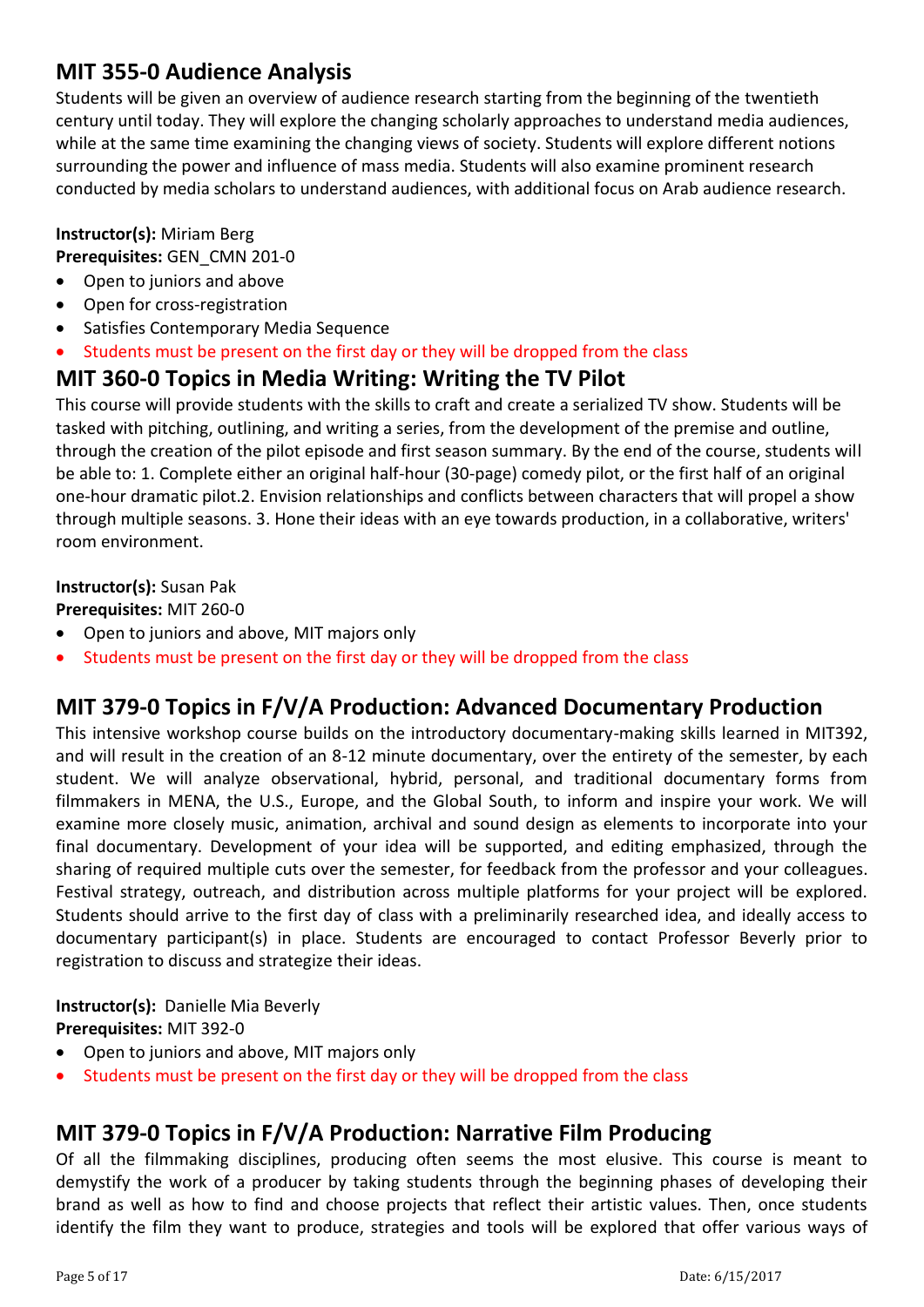developing, financing, filming, marketing and distributing their film. Students will also learn how to set up an international co-production as well as navigate the legal world of contracts. In addition, they will gain appreciation for the unique role of each of the three main production phases: pre-production, production and post-production and who is supposed to do what. Most essentially, students will possess a greater understanding of the myriad decisions that producers must make and the tasks they must do including: hiring the right talent, creating a detailed budget, putting together a production package, getting music clearances, obtaining insurance and managing personalities and schedules. By the end of the class, each student should have a greater understanding of how to balance the art with the business of producing.

#### **Instructor(s):** Rana Kazkaz

**Prerequisites:** MIT 190-0

- Open to sophomores and above, MIT majors only
- Students must be present on the first day or they will be dropped from the class

## **MIT 379-0 Topics in F/V/A Production: The Director's Vision**

Vision is what distinguishes one film director from another. This course is meant to assist each student in defining their unique vision and how to maintain that vision from script to finished film. And yet a director's vision can only be realized through creatively and respectfully collaborating and communicating with others in order to draw out of each person the best work possible. The director, after all, is mainly responsible for setting the tone and on-set atmosphere. By breaking down the director's role from beginning to end, the class will offer vocabulary and examples on the art and language of cinema in order to help the director knowledgeably communicate his/her vision to all the people responsible for fulfilling it so that there is a unified understanding of the film. Each student will examine how to choose the right producer, work with a screenwriter, create a shot list and storyboard, audition, cast and rehearse actors, communicate with a cinematographer and choose the right camera style as well as create a mood board for designers. And finally, the course will culminate with how to work with an editor and composer in order to realize the full potential of your vision for the film. In addition, the class will analyze the choices made by professional directors known for their unique visions in the hopes that students will be further inspired to create and define their own.

# **Instructor(s):** Rana Kazkaz

**Prerequisites:** MIT 190-0

- Open to sophomores and above, MIT majors only
- Students must be present on the first day or they will be dropped from the class

## **MIT 388-0 Internet and Society**

The Internet affects every society and culture on earth. This class surveys a range of theoretical, historical and technological issues that the Internet poses to society. At its core, this class asks students to critically think about the question "Who controls the Internet?" Students develop a broad familiarity with a range of issues and problems related to the impact of the Internet on society through directed readings and discussion. Students also hone their research and writing skills through independent research projects on Internet topics of interest throughout the course. The goals of this course are to 1) familiarize students with the macroeconomic, social, and political effects of the internet, 2) develop intellectual curiosity by supporting directed student research and 3) provide students with intellectual frameworks to consider internet policy.

#### **Instructor(s):** Banu Akdenizli

#### **Prerequisites:** None

- Open to sophomores and above
- Open for cross-registration
- Satisfies Media & Politics Minor and Contemporary Media Sequence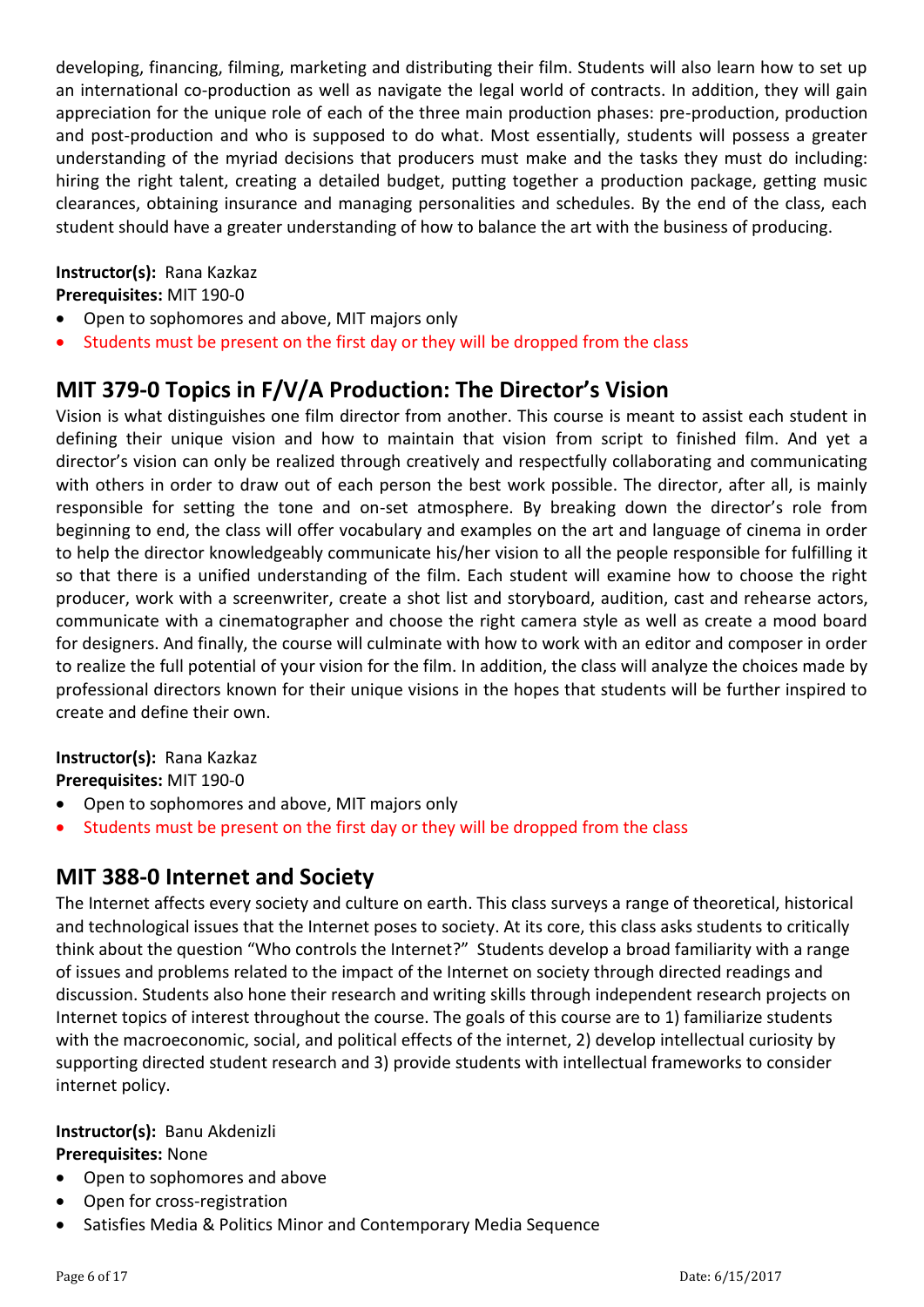## **MIT 392-0 Documentary Production**

In two lectures per week and outside field work, this course will cover the basics of documentary production with an emphasis on the creation of short documentaries, as well as the history of the genre. Using advanced cameras, professional location audio recording equipment, and Adobe Premiere Procomputer editing, you will create engaging, meaningful, creative non-fiction media. Concurrently throughout the semester, your inquiry, discovery, and mastery will be firmly grounded in the history and scholarship of American and international documentaries from the early part of the 20th century to today.

#### **Instructor(s):** Danielle Beverly

**Prerequisites:** MIT 190-0

- Open to sophomores and above, MIT majors only
- Students must be present on the first day or they will be dropped from the class

## **MIT 398-0 Undergraduate Seminar: Politics in the Digital World**

This course aims to examine the nature of political communication and campaigning in contemporary societies. In this course students critically evaluate contemporary political campaign strategies and tactics within their respective socio-political environments. The roles of campaign managers, media consultants, pollsters, press secretaries, and field operatives are studied. The impact of press coverage, political advertising, and candidate debates on the electorate are also analyzed. Some of the main topics covered in this course are prevalent political communication theories and trends, the relationship between political institutions and the media, elections, debates, political campaigning and advertising, new media and politics.

## **Instructor(s):** Banu Akdenizli

**Prerequisites:** GEN\_CMN 201-0

- Open to juniors and above
- Open for cross-registration
- Satisfies Media & Politics Minor
- Students must be present on the first day or they will be dropped from the class

## **MIT 398-0 Undergraduate Seminar: Feminist Media Historiography \*\*\*CANCELLED\*\*\***

This course explores the theories and practices of media historiography—that is, writing media history from a feminist perspective. During the first half of the course, students will learn and practice methods of historical research by investigating a range of media produced for girls and young women between 1968 -1980—the era commonly referred to as "second-wave feminism" in the U.S. Artifacts to be examined include teen's and women's magazines, diaries, high school yearbooks, young adult fiction, self - help books, popular music, TV shows, films, advertisements, games, and toys as well as a range of primary documents related to these artifacts—from trade and fan press discourses and journalistic reviews, to box office figures, Nielsen ratings data, and archival materials. One of our primary goals will be to consider how different resources count as "evidence" and can be used to uncover, expand, complicate, and/or challenge contemporary histories of female youth, gender, and popular culture. During the second half of the course, students will apply the theories and practices of media historiography to an original, gender-related research project of their own choosing. Students will be responsible for locating and reading primary and secondary sources carefully and critically, assessing sources in relation to the historical context in which they were produced, bringing their research to class for workshopping sessions, and submitting a final paper that showcases their unique historical and analytical research discoveries. In addition to enhancing students' interests and abilities in historical research, the course aims to help students develop a polished research paper that could be submitted to an international conference on gender and media history.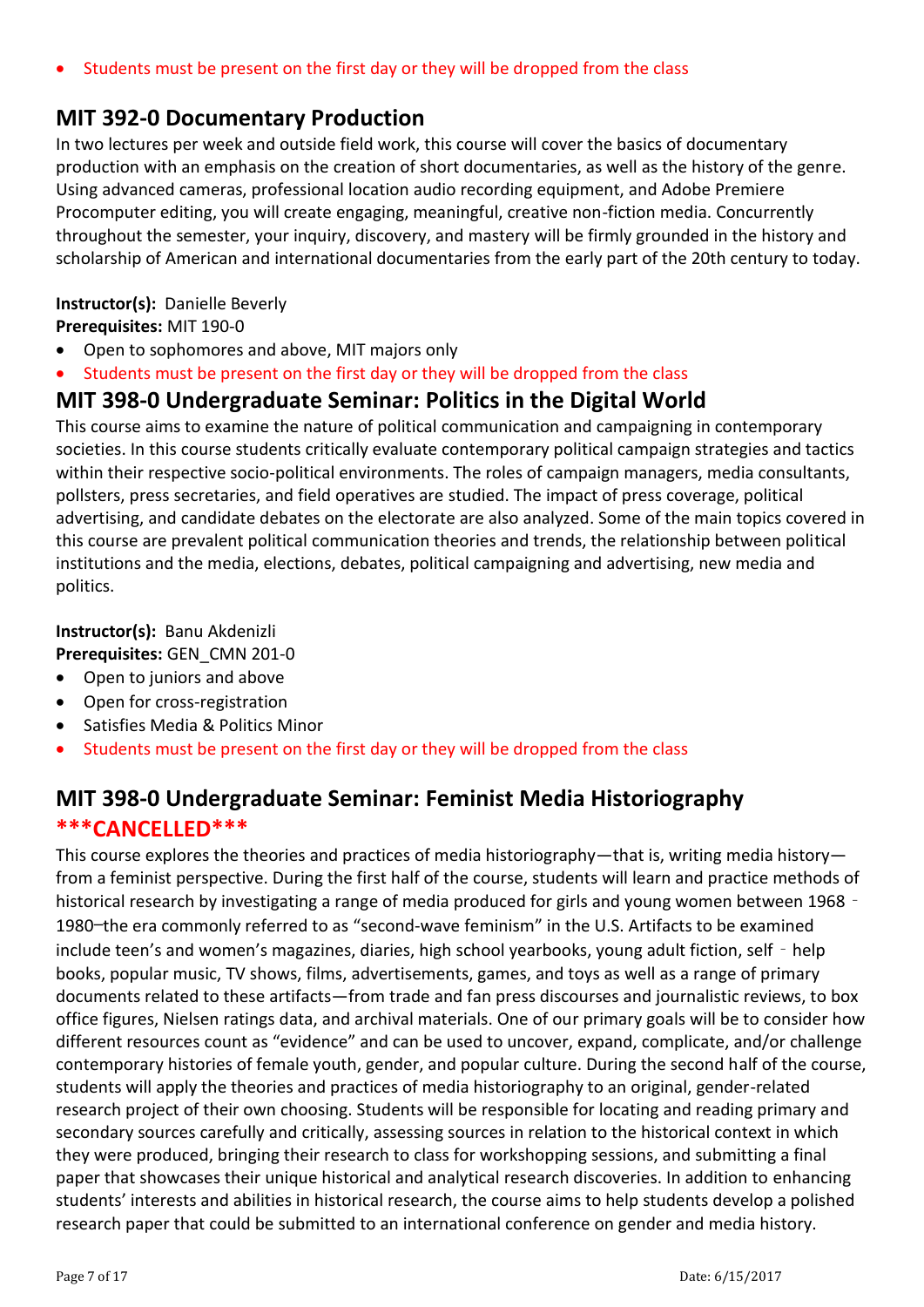#### **Instructor(s):** Kirsten Pike **Prerequisites:** MIT 230-0

- Open to juniors and above
- Open to cross registration
- Satisfies Contemporary Media Sequence
- Students must be present on the first day or they will be dropped from the class

## **MIT 398-0 Undergraduate Seminar: Arab Television Industries \*\*\*CANCELLED\*\*\***

With Arab-speaking content available on broadcast and online channels, this is a significant time to study Arab television industries. This course is organized around historical periods, geographic locations, popular genres and significant milestones before and after the introduction of satellite technology and the current IPTV and online channels. Using a combination of readings, lectures, videos, projects and presentations, students develop an understanding of Arab television's history and an ability to assess its various functions. By the end of the course, students develop three core capabilities (1) Gain a broad understanding of the history and development of Arab television industries and their relationship to broader contexts (2) Acquire a set of analytical and practical tools to evaluate Arab Television programs and develop the capacity and confidence to become a contributor to the region's television industries (3) Develop an understanding of the multiple local, regional and international vectors affecting Arab television.

#### **Instructor(s)**: Joe Khalil

**Prerequisites**: None

- Open to juniors and above
- Open to cross registration
- Satisfies Media & Politics Minor and Contemporary Media Sequence
- Students must be present on the first day or they will be dropped from the class

# **Journalism Courses**

## **GEN CMN 102-0 Public Speaking & Presentation Skills**

Speaking clearly and comfortably in public is a valuable and often essential skill to possess. This course prepares students for a variety of professional, academic, and social situations in which formal presentations are required. Students will learn how to research, outline, and deliver short, informal presentations as well as longer speeches. This course will give students the opportunity to develop and strengthen skills in preparing and presenting public oral presentations in a variety of situations. It should also sharpen students' skills in critical listening. Although theoretical foundations for the methods taught will be included, this is a practice-oriented course.

#### **Instructor(s):** Amy Sanders

**Prerequisites:** None

- Open to sophomores and above
- Students must be present on the first day or they will be dropped from the class

## **GEN CMN 202-0 News and Numbers**

Introduction to statistics for journalism students. Students will discuss ways to detect fraud in government data, methods for dissecting academic research from scholarly journals (as well as research promoted in press releases), and strategies for reporting numbers to a mass audience, among other skills. Students will become deeply familiar with SPSS software. Covered topics include those common in general statistics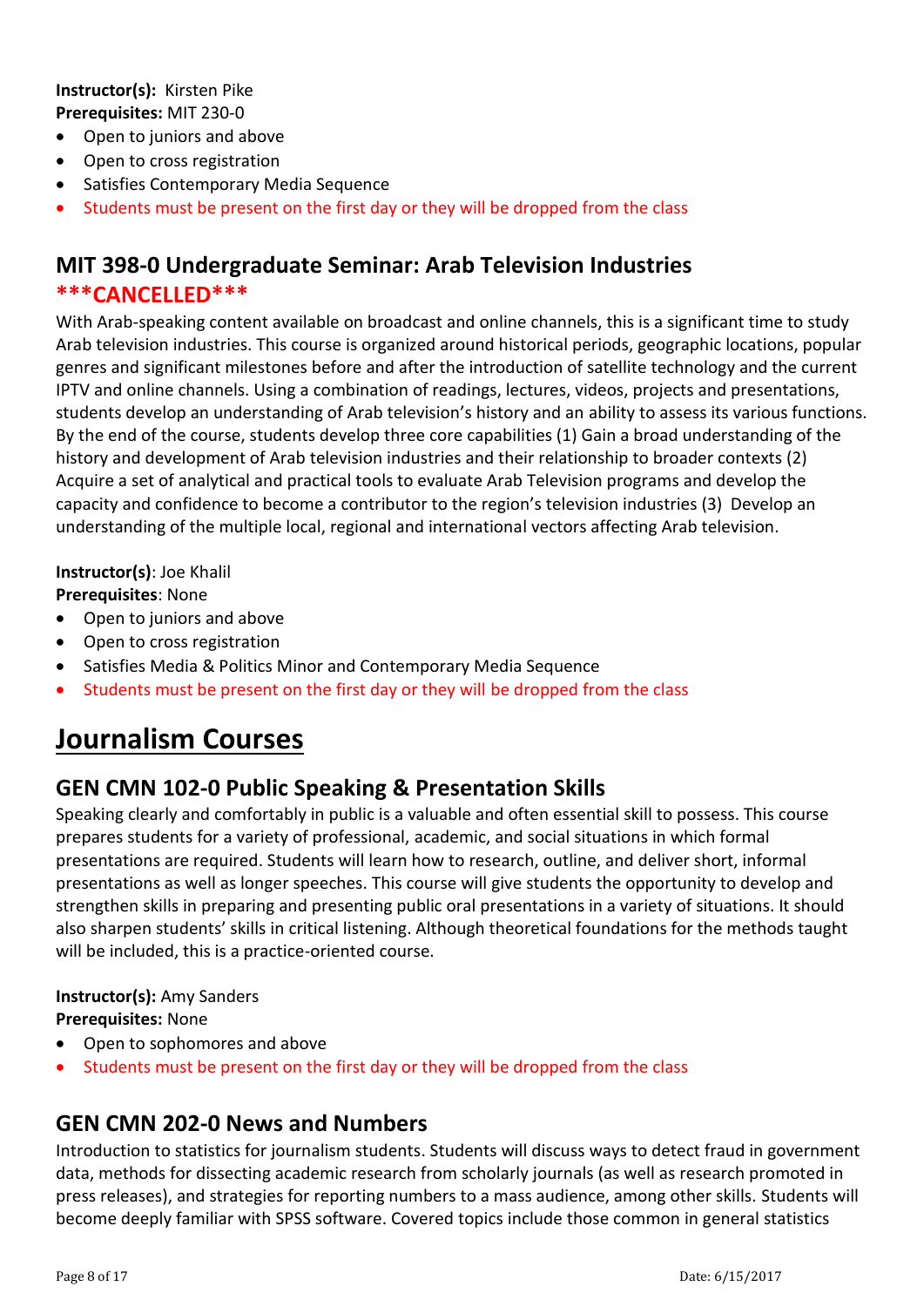courses, including the Central Limit Theorem, descriptive and inferential test statistics, correlation, One-Way and Two-Way Analyses of Variance, and multiple regression. Specific attention is given to challenges journalists encounter in reporting numbers.

**Instructor(s):** Justin Martin **Prerequisites:** None

Open to sophomores and above

# **INTERDIS 301-0 Doha Seminar: Behind the Headlines: Context and Meaning of Qatar on the World Stage**

This honors course seeks to locate historical contexts and ideological meanings that underpin Qatar's complex and varied approaches to nation building, development, and international influence. Qatar's process of identity making, as with all nations and individuals, is internally contested, subject to cultural hybridities, and often is not received as intended by outsiders. Such continually reworked portraits both respond to immediate concerns and try to strike a chord with deeper cultural memories, traditions of the Gulf and the wider Muslim world whose relationship to Western modernity are still being worked out. This course will examine Qatari and regional debates on religious doctrine, race, class, gender roles, educational change, sports, public art, and media. Guest discussants who are recognized authorities in particular fields will often join classroom exchanges.

**Instructor(s):** Abraham Abusharif **Prerequisites:** None

- Open to juniors and above
- Open for cross-registration
- If interested contact Nadiyah El-Amin at [nadiyah.el-amin@northwestern.edu](mailto:nadiyah.el-amin@northwestern.edu)
- Satisfies Middle East Studies certificate

## **JOUR 101-0 Introduction to Journalism**

This course provides an overview of journalism fundamentals and will explore how news is defined, reported, written and produced for print, broadcast and online media platforms. Journalism 101 is designed to not only introduce students to journalism, but is tailored to help students begin to develop their own skills in producing content across a variety of platforms for news, sports, business and current affairs.

# **Instructor(s):** Marci Brown

**Prerequisites:** None

• ABP students only

## **JOUR 201-0 Journalistic Storytelling Across Media**

Produce a range of journalism stories across a variety of forms and platforms: writing for print and digital outlets as well as creating audio, video, apps and interactive graphics. You will also learn how to amplify your storytelling by tapping into social media tools to reach, attract and interact with a wider audience. This class is conducted in a collaborative atmosphere within a newsroom environment to produce stories prepared for the digital age. You will develop a strong sense of journalistic news judgment and be prepared to learn advanced areas of reporting and storytelling in future classes.

## **Instructor(s):** Mary Dedinsky & Abraham Abusharif **Prerequisites:** JOUR 202-0

Open to sophomores and above, Journalism majors only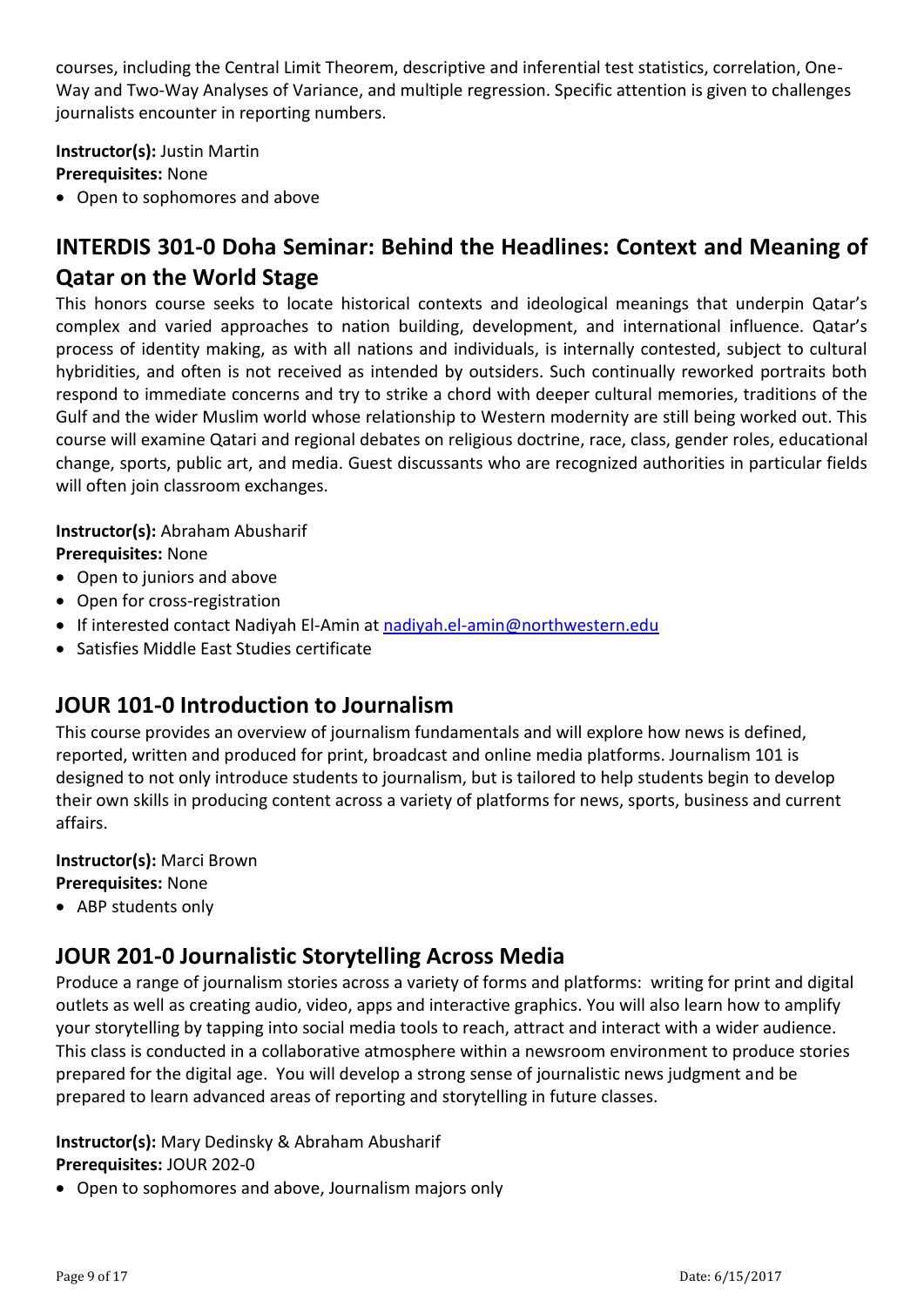# **JOUR 202-0 Journalism in the Digital World**

This course begins your exploration of a field that is constantly transforming yet strives to remain true to asset of time-tested fundamentals. We will explore essential questions about journalism and strategic communication: its purpose(s), its techniques and what makes it valuable. Once those foundations are laid, we will examine digital technology's impact on journalism, including the essential role social media and mobile technology play. In the final weeks, you will work as journalists to cover a real news story from multiple perspectives. Working in a newsroom setting, you will gather information and produce content for social media and mobile platforms.

**Instructor(s):** Andrew Mills (Lec/Lab) and Christina Paschyn (Lab) **Prerequisites:** None

Open to freshmen only

## **JOUR 323-0 Video Journalism – Studio Production & Video Journalism**

Broadcast Production will cover techniques of gathering, reporting, and producing video news with special emphasis on production and writing. This will be accomplished through lecture/discussion, exercises and projects. Upon completion of this course students should be able to gather and produce quality audio and video packages for news, features and documentary programs. They should be able to write/produce short newscasts and edit on Adobe Premier. They will understand the role, function of, and significance that mobile phones and other portable devices have in today's media environment. They will also be comfortable presenting and reporting for live broadcast.

#### **Instructor(s):** Miriam Berg

## **Prerequisites:** None

- Open to sophomores and above
- Open for cross-registration

## **JOUR 370-0 Media Law & Ethics**

Media Law & Ethics takes a comparative approach, using American jurisprudence as a foundation, to introduce student to the legal and ethical principles needed to engage in responsible communication. In addition to learning the fundamental theories of freedom of expression, students will immerse themselves in the law of defamation, intellectual property and privacy through case studies and in-class exercises that emphasize the application of those principles in a global setting. Throughout the course, attention will be paid to reading primary source materials, including Qatari laws that regulate the media. Using the legal and ethical principles they've learned, students will complete a content production project that explores a legal or ethical topic of their choosing at the conclusion of the semester.

## **Instructor(s):** Craig LaMay

## **Prerequisites:** None

- Open to juniors and above
- Priority to Journalism students who will be on residency in the spring
- Satisfies Media and Politics Minor and Contemporary Media Sequence

## **JOUR 390-0/MIT 398-0 Special Topics: Data Visualization for Journalism & Communication**

Teaches techniques for creating data visualizations for news reporting, documentary films, marketing communication, non-profit issue awareness, and more. A significant part of the course also reviews research at the intersection of visual communication and psychology, and you will study theories and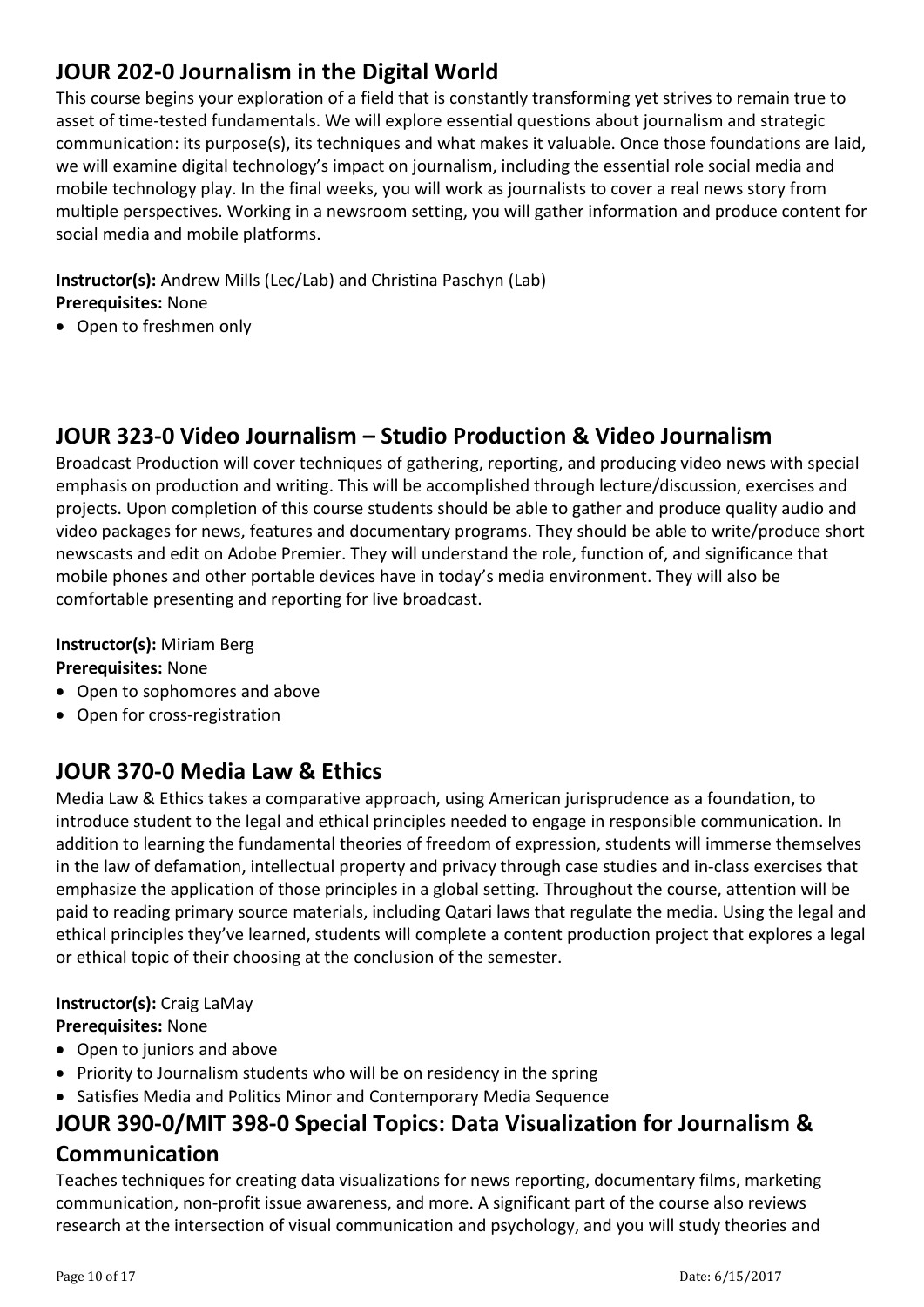scholarship on the nature of data imaging humans find visually arresting and informative, and also ask why.

Some of the visualizations you may create are interactive tools like maps, timelines, treemaps, and timelapse visualizations, as well as static charts and infographics. You will create data visualizations for project ideas you generate yourself, as well as contribute to a larger, single class project that compiles and visualizes data on a topic of importance in Qatar. The course is open to journalism and communication majors of sophomore standing or higher.

**Instructor(s):** Justin Martin **Prerequisites:** JOUR 202-0

- Sophomores and above
- Open for cross-registration

## **STRATCOM 303-0 Introduction to Strategic Communication**

Introductory course in which students learn about the fundamentals of strategic communication; become familiar with strategic communication practices such as advertising, public relations, branding, corporate communication, promotions, social media marketing, and mobile marketing; understand the integrated approach to IMC (Integrated Marketing Communications); explore issues shaping the practice of strategic communication such as ethics and industry regulations; discover career opportunities and types of jobs in strategic marketing communications in the non-profit sector, the private sector, or the government.

## **Instructor(s):** George Anghelcev

**Prerequisites:** None

- Open to sophomores and above
- Open for cross-registration
- Students who have earned credit for IMC 330-0 or IMC 303 may not earn credit for STRATCOM 303-0
- Satisfies Strategic Communication Certificate

# **STRATCOM 305-0 Corporate Storytelling**

Development of message strategies for communicating with consumers and other audiences. Emphasis on understanding audiences, how persuasion works and how brand communications are developed and executed. Hands-on exercises in writing and using digital and social media for effective communications.

#### **Instructor(s):** George Anghelcev

**Prerequisites:** IMC 330-0 or STRATCOM 303-0

- Open to sophomores and above
- Open for cross-registration
- Students who have earned credit for IMC 331-0 may not earn credit for STRATCOM 305-0
- Satisfies Strategic Communication Certificate

## **STRATCOM 307-0 Digital, Social and Mobile Marketing**

Focus on the tools, methodologies and programs used by companies to develop, justify, deploy and measure their social and mobile marketing programs. Development of complete social marketing programs for actual companies using best practices, including social monitoring, web analytics, social marketing systems, blogs, Twitter, Google Plus, LinkedIn and other tools.

**Instructor(s):** Ilhem Allagui **Prerequisites:** STRATCOM 303-0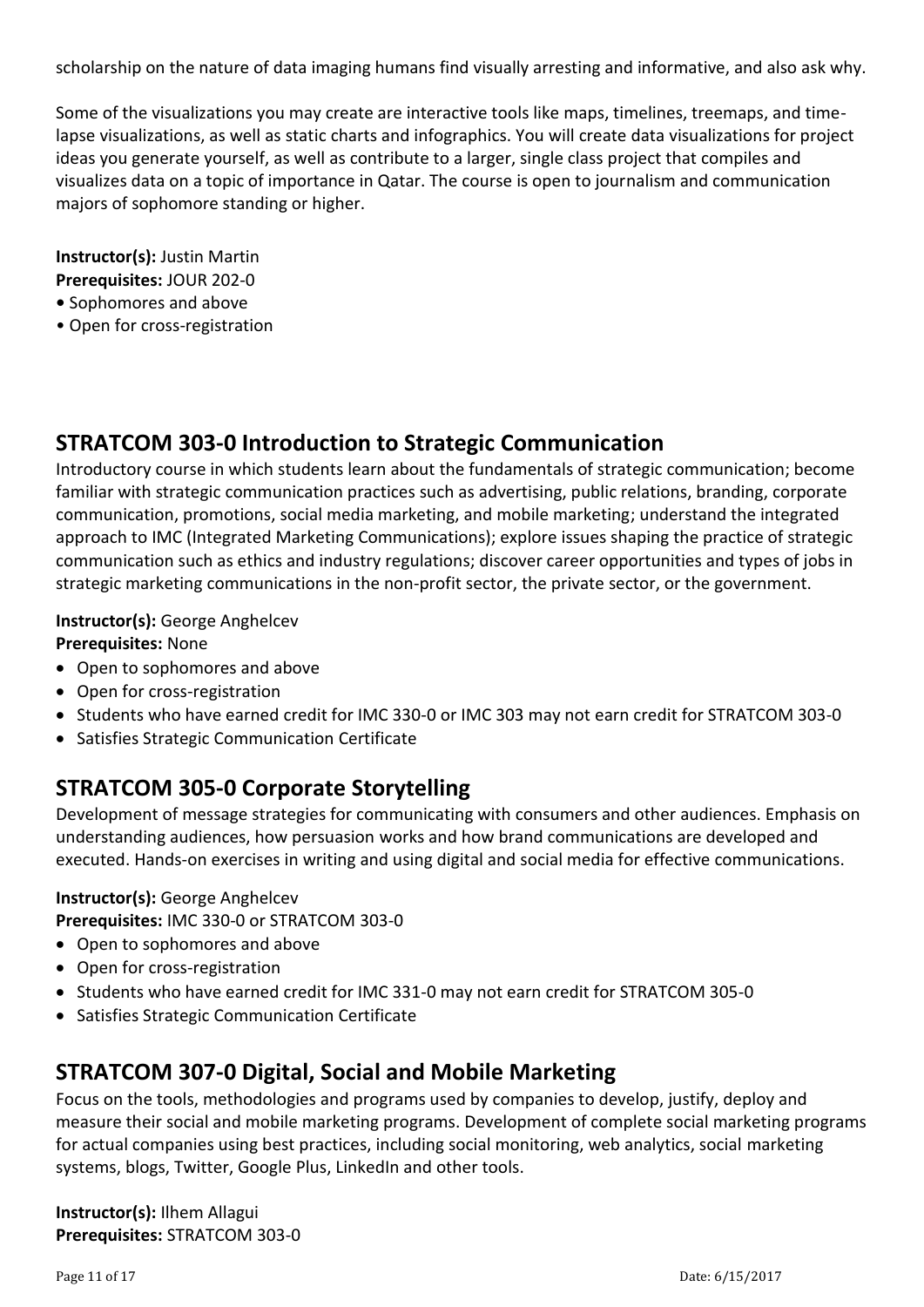- Open to sophomores and above
- Open for cross-registration
- Satisfies Strategic Communication Certificate

# **Liberal Arts Courses**

# *Note: Students are strongly encouraged to take a 200 level Liberal Arts course before taking a 300 level course.*

# **Anthro 242-0: Special Topics: Intro to Anthro in the Middle East**

This course is a survey course of anthropological concepts and methods using the Middle East as a regional focus. The goal is for students to develop conceptual tools to read societies and use that to read and make sense of their own surroundings. Some anthropological concepts that students will grapple with are cultural relativism, kinship, reciprocity, social structure, religion, and gender. Students will learn to think critically about the region loosely known as the Middle East, but which may more aptly be called West Asia and North Africa (WANA). The people, their societies, cultures, religions and ways of life are often stereotyped, misrepresented and misinterpreted in the media and in other corridors of power. How can we study such a vast region to draw more informed conclusions? How can we make sense of the diverse experiences and ways of thought across the many societies? And how can we study the region from within the region? Anthropology is equipped with the tools to think about such questions and unpack the particularities of diverse experiences and ways of life.

## **Instructor(s):** Sami Hermez

**Prerequisites:** None

- Open to freshmen and above
- Open for cross-registration
- Satisfies Middle East Studies certificate

# **Anthro 379-0: Advanced Topics: Violence/Power/Resistance**

Walter Benjamin once wrote, "There is no document of civilization which is not at the same time a document of barbarism." In this course, we take this as a starting point to question the role of violence in social life and to ask: what is violence? What forms does it take? How does it manifest in everyday life? How are people affected by the violence of war, and how are societies changed by political violence? Central to such questions is the place of resistance and its relationship to violence. What are the different ways to resist violence? What does it mean to struggle for self-determination? When does a freedom fighter become terrorist? What forms of resistance might give hope for social change? And should resistance be violent or non-violent? Circulating through these questions is a fundamental concern with power. Thus, this course will be concerned with power as a concept that animates violence and resistance. We will explore these questions and delve into topics that include the study of war, genocide, gender violence, gang violence and decolonization in varying geographic areas. We will do so by reading ethnographies, watching documentaries, and analyzing various other artistic expressions.

#### **Instructor(s):** Sami Hermez **Prerequisites:** None

- Open to juniors and above
- Open for cross-registration

# **Arabic 142-0 Arabic for Media**

Media professionals make significant linguistic choices on a daily basis. This course is designed to offer students the opportunity to reflect on these linguistic decisions with a broad theoretical background and aims to: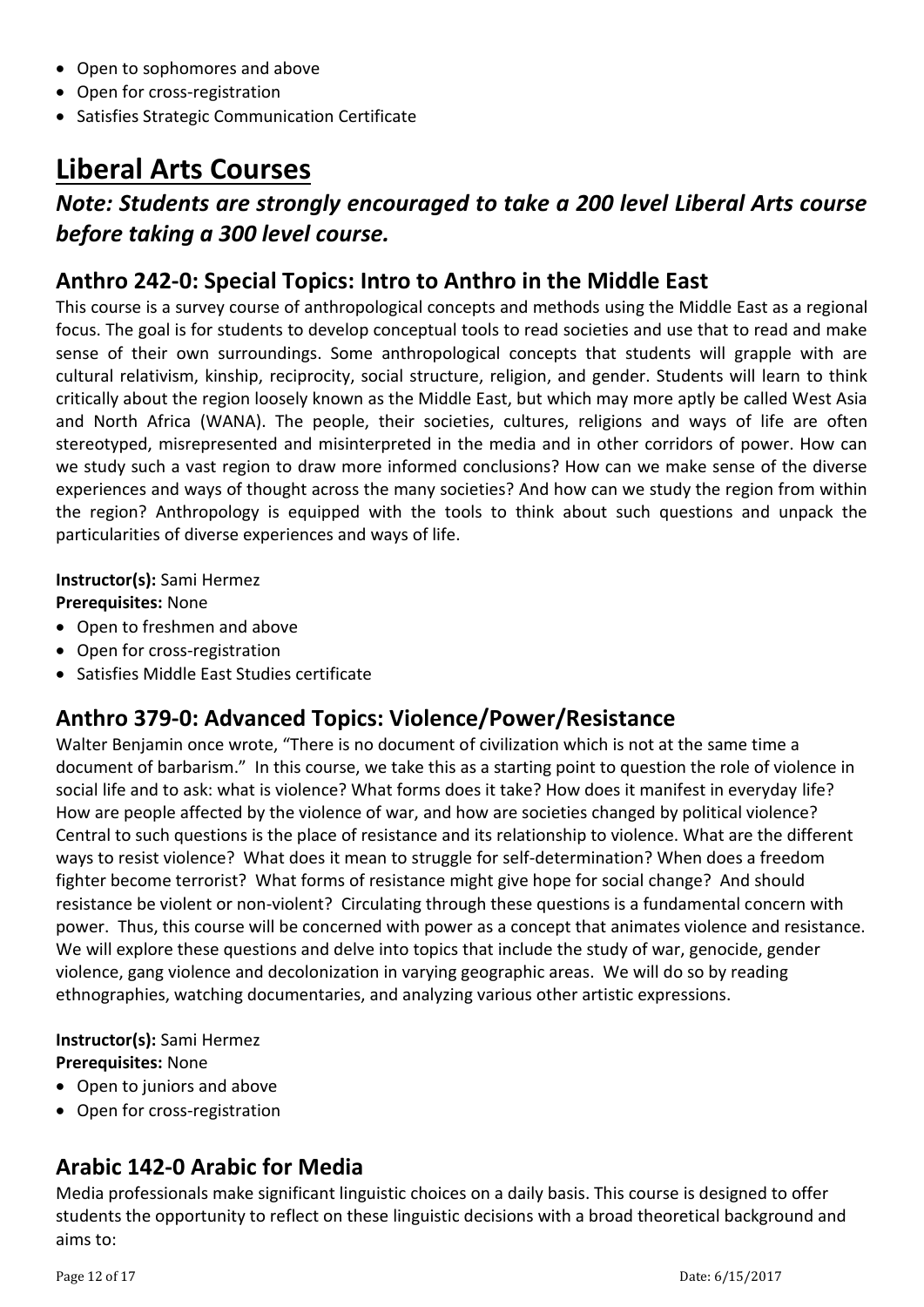1) inform the linguistic decision-making process of media students and professionals

2) develop linguistic critical skills of media consumers and producers

Students will utilize the newly acquired theoretical knowledge to develop their understanding of media discourse delivered in spoken and written Modern Standard Arabic. The course is also hands-on in that it will require students to examine media campaigns and analyze and create media productions. This course will be delivered via class instruction and via a MOOC. All students must complete the online MOOC on Coursera by the end of the term and take all the scheduled assignments. Students are required to have a Coursera account associated to their university email.

It is assumed that students will enter the course with different levels of proficiency in written and spoken Modern Standard Arabic; however, an intermediate proficiency level is required (equivalent to ACTFL intermediate high or CEFR B2). The assessment of student achievement will be based on developed competencies during the semester.

#### **Instructor(s):** Mounir Ouanaimi

**Prerequisites:** Intermediate proficiency in Modern Standard Arabic

- Open to freshmen and above
- Instructor permission is required students should email the instructor for permission to register at: mounir-ouanaimi@northwestern.edu
- Open for cross-registration
- This course carries 0.5 NU-Q units
- Satisfies Middle East Studies certificate

## **Econ 242-0 Principles of Economics**

This introductory course studies basic economic concepts and theories. It is divided into two main parts: microeconomics and topics on macroeconomics. The module examines central economic ideas including supply and demand, market structures, consumers, public policy and monopoly as well as macroeconomic indicators such as gross domestic product, inflation and unemployment. Issues on economic growth, financial systems and capital markets are also discussed (including Islamic finance).Whenever possible, examples from Qatar and other economies in the Gulf region will be used to illustrate the material being discussed. The content and delivery of the course are suitable to students who are not pursuing a major in economics. Topics are discussed in a relatively non‐technical way. Analytical explanations will focus on graphs rather than mathematics.

**Instructor(s):** Giovanni Bandi and Tamer Rabbani **Prerequisites:** None

- Open to sophomores and above
- Open for cross-registration

## **ENGL 103-1 First-Year Writing**

The primary goal of this course is to improve writing skills within an academic setting. It is designed to help a student become a more efficient and successful writer by also strengthening skills in reading and analyzing texts. It recognizes that writing is indeed a process. This means that whether a writer starts with a thesis, an outline, or an assigned topic, there will be many steps and missteps involved in producing the final essay. Multiple phases of the writing process will be carried out, such as workshop, peer review, and one-on-one conferences with the instructor. Each semester, a different theme will serve as a focal topic for readings, discussions, and writing assignments.

**Instructor(s):** Bronwyn Jean Bethel / Aaron LaDuke / Maria Lombard / Sam Meekings **Prerequisites:** None

• Mandatory for all freshmen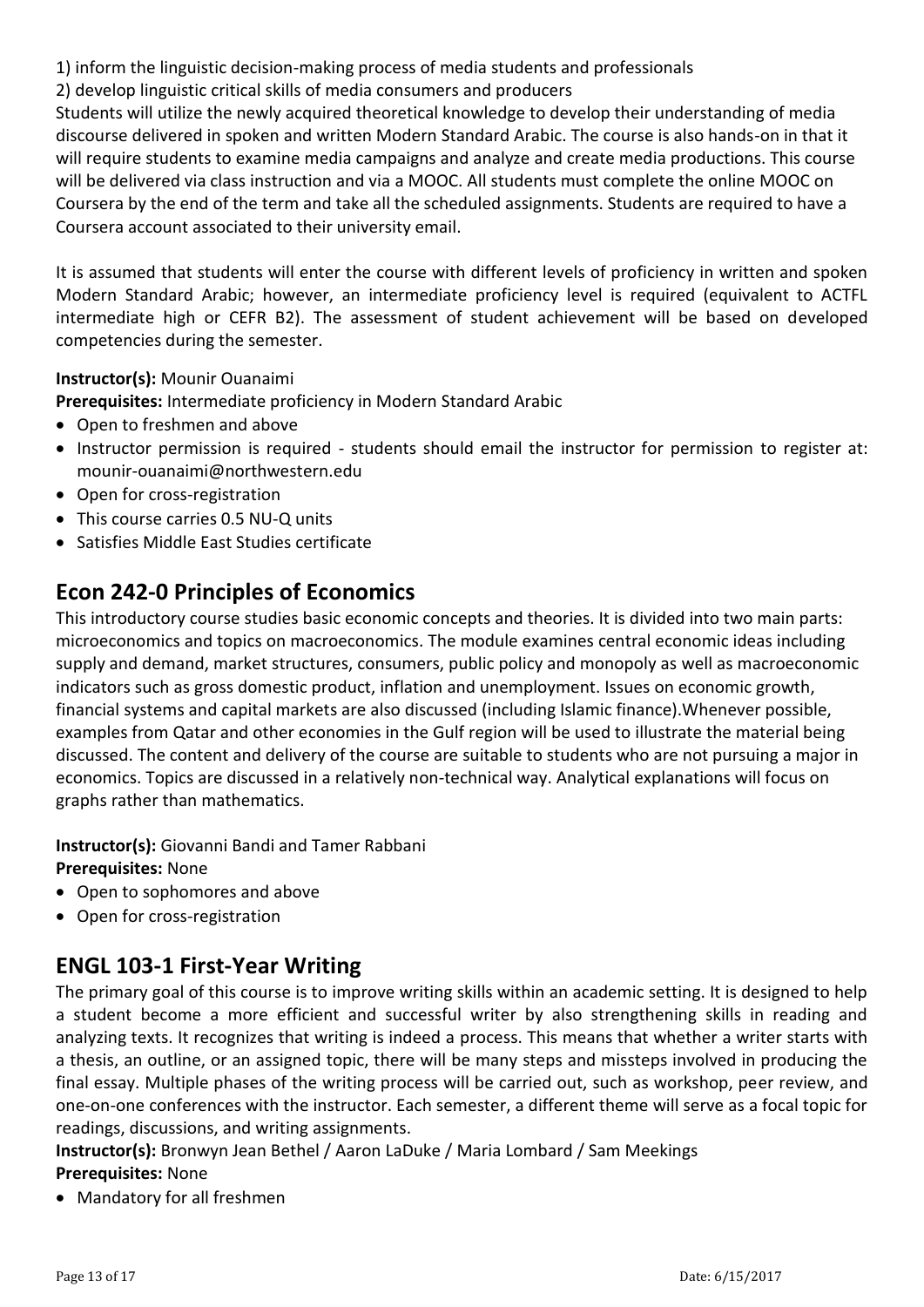## **ENGL 379-0 Special Topics: Literatures of Migration: Displacement**

The past century has witnessed the displacement and dispersal around the globe of millions, forced from their homelands by factors such as war, persecution, environmental change, and socio-economic deprivation. With over 200 million people now living outside their country of origin, displacement has become the norm of our contemporary age. In this course we will examine a range of literary texts as well as film in order to consider what it means to belong in a world in which so many people are on the move. Key issues will include how identity is constructed and contested in displacement, particularly in relation to place/space, gender, and memory, as well as conceptions of home in a migratory world.

**Instructor(s):** Hariclea Zengos **Prerequisites:** None

- Open to juniors and above
- Open for cross-registration

## **ENGL 379-0 Special Topics: Creative Writing**

The course introduces the basic principles of writing short fiction and poetry. Students will explore the key elements of narrative, character, setting and voice. Together we will read, analyze, and practice a variety of literary techniques to develop our creative faculties and abilities. We will also explore the question of how we might represent ideas, emotions and experiences for different audiences. The course will encourage students to experiment with writing in a range of poetic forms and prose genres, and to develop the discipline of writing daily. As well as developing their own writing, students will learn how to critique creative work by participating in regular peer-led writing workshops and so will become part of a supportive and constructive community of writers.

#### **Instructor(s):** Sam Meekings

#### **Prerequisites:** None

- Open to juniors and above
- Open for cross-registration

## **History 242-0 Topics in History: What is Modern Europe?**

This course explores the last 250 years of European history (1750 to the present) in order to find an answer to the question "What is modern Europe?" It will not cover everything. It is designed to be an analysis of the ideas, people and events that transformed Europe from small territorial states to industrial empires that spread around the world and then collapsed. Our goal is to comprehend how Europeans understood these changes and transformed them into a definition of modernity that lives on today. Ultimately, this course argues that understanding the history of Modern Europe is essential for understanding how the modern world is defined.

#### **Instructor(s):** Christopher Sparshott **Prerequisites:** None

- Open to freshmen and sophomores
- Open for cross-registration

## **History 387-0 Colonialism and Decolonization in the Muslim World**

This course concerns key theoretical issues relating to colonialism and decolonization, and situates these discussions in case studies from the Muslim world. The first segment concerns the process of colonialism and its effect on articulations of cultural difference, gender, ethnicity, and religion. The second portion looks at decolonization and liberation struggles. The last portion considers the long-term effects of colonialism (neo-colonialism?) persisting perhaps beyond independence.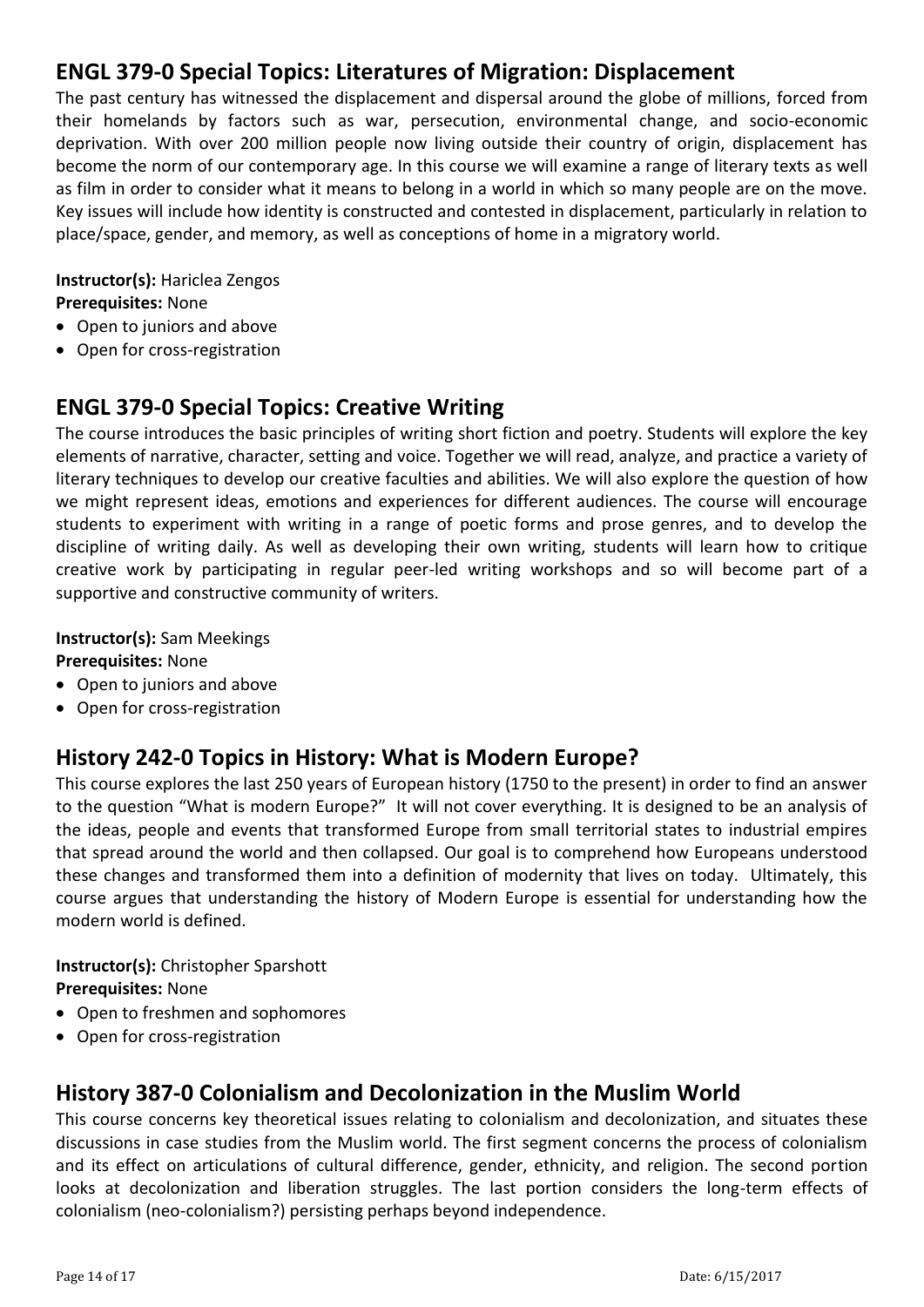## **Instructor(s):** Zachary Valentine Wright **Prerequisites:** None

- Open to juniors and above
- Open for cross-registration
- Satisfies Middle East Studies Certificate

## **INTERDIS 203-0 Ways of Knowing**

In this course, we ask the following questions: "What do we already know? How do we know it? What has yet to be investigated? What is the best way of gathering data to learn what it is we do not yet know?" These questions are addressed differently by different disciplines—academic groups trained to investigate problems in a certain way. By focusing the course on a topic of particular importance to the world at large—namely, climate change—this course will highlight the differences between these "ways of knowing." Each professor will speak to the theme of climate change from his or her disciplinary perspective, but we will also underscore the interconnectedness of our disciplines and our global environment by weaving these perspectives together through lectures, discussions, and assignments. The pedagogical aim of this course is to demonstrate the value of an interdisciplinary, liberal arts approach to understanding and solving the complex problems of our time.

**Instructor(s):** Jocelyn Mitchell and Christopher Sparshott **Prerequisites:** None

Open to sophomores and above

# **INTERDIS 242-0 Topics in Science and Technology Studies: Introduction to Science and Technology Studies**

This course introduces the interdisciplinary field of science and technology studies (STS), which is the study of science and technology in social context. Drawing on insights from the history and sociology of science and technology, the course discusses topics related to how and why people shape, develop, use, adapt, and contest scientific knowledge and technologies. It introduces important concepts such as "everyday science" and "sociotechnical system" in order for students to understand how science works and how to think about our technological world.

**Instructor(s):** Anto Mohsin

**Prerequisites:** None

Open to freshmen and sophomores

# **INTERDIS 379-0 Advanced Topics in STS: Examining Disasters Using an STS Perspective**

This course introduces the approach to analyzing technological and natural disasters by using a perspective drawn from the interdisciplinary field of science and technology studies (STS). In this course we will read and discuss case studies of industrial and natural hazards and reflexively examine how science and technology produce risk in today's world. We will explore and discuss ideas about risk and vulnerability as well as some conceptual tools to analyze various catastrophes. The emphasis therefore is on the nontechnical aspects of disasters.

# **Instructor(s):** Anto Mohsin

**Prerequisites:** None

• Open to juniors and above

# **Phil 242-0 Topics in Philosophy: Introduction to Philosophy**

This course is an introduction to a number of central philosophical topics, including personal identity, the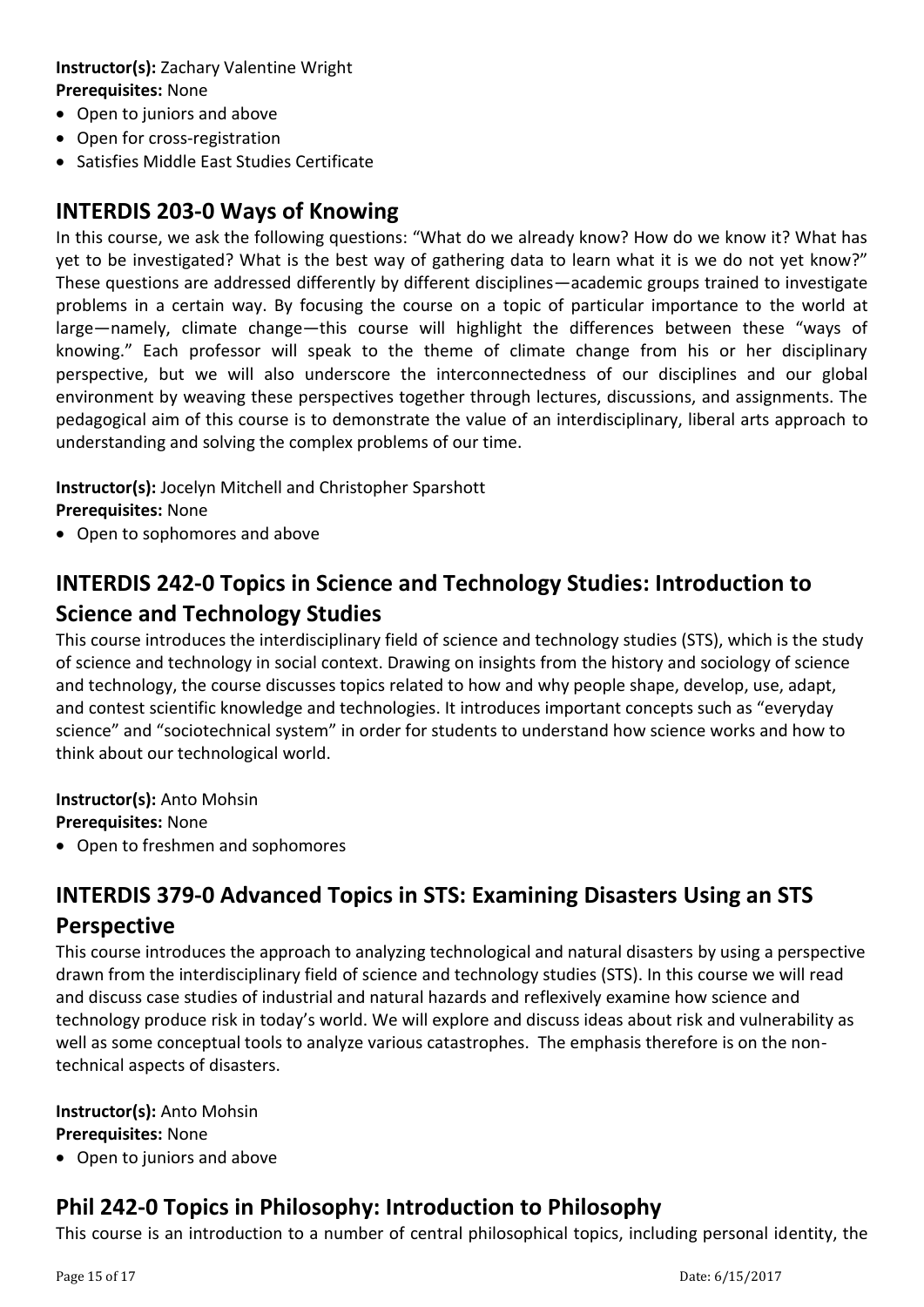nature of social construction, justice, the meaning of life, and the nature of knowledge.

**Instructor(s):** Torsten Menge

**Prerequisites:** None

- Open to freshmen and sophomores
- Open for cross-registration

## **Phil 242-0 Topics in Philosophy: Justice**

This course offers an introduction to social and political philosophy centered around contemporary debates about justice and equality. Topics to be discussed include classical liberal theories, like utilitarianism and libertarianism, and critiques emerging from Marxism, critical race theory, and feminism.

**Instructor(s):** Torsten Menge **Prerequisites:** None

- Open to sophomores and above
- Open for cross-registration

## **Poli\_Sci 387-0 Advanced Topics in Political Science: Public Opinion**

This course is an overview of public opinion and survey research that increases our students' understanding of how to critically interact with polls in order to measure and analyze public opinion. The course begins with theoretical approaches to measuring and analyzing public opinion, including an overview of new forms of media and communications and their effects on public opinion, and then proceeds to case study research, which varies depending on the expertise of the instructor.

#### **Instructor(s):** Jocelyn Mitchell

**Prerequisites:** None

- Open to juniors and above
- Open for cross-registration

## **Poli\_Sci 387-0 Advanced Topics in Political Science: Contemporary Arab Thought**

This course covers various ideologies and schools of Arab thought from the late 19th century up to current times. The intent of teaching and class discussion is to engage with the main principles of ideologies and thinkers that have dominated intellectual activism in the Arab region. The course aims at examining the mixed effect of these ideologies on the Arab world, exploring their approaches to traditional and modern values and structures, and their endeavors to (re)formulate a collective identity. Across the region, before and after the independence of Arab countries, liberalism, Marxism, Arab nationalism and Islamism have continued to rival one another in bidding for popular support and political leadership. Arab intellectuals who belonged to these ideologies strived to absorb, adopt, or reject sheer consequences created by the 'shock of modernity' on socio-political, economic, cultural moral levels. Over the long decades of the 20th century and through the days of the post-Arab Spring, intellectual struggle has engulfed the cultural and political scene in the Arab world, reflecting both the rise and fall of those ideologies.

#### **Instructor(s):** Khaled Al Hroub **Prerequisites:** None

- Open to juniors and above
- Open for cross-registration
- Satisfies Middle East Studies certificate

## **Religion 242-0 Topics in Religion Studies: Sufism**